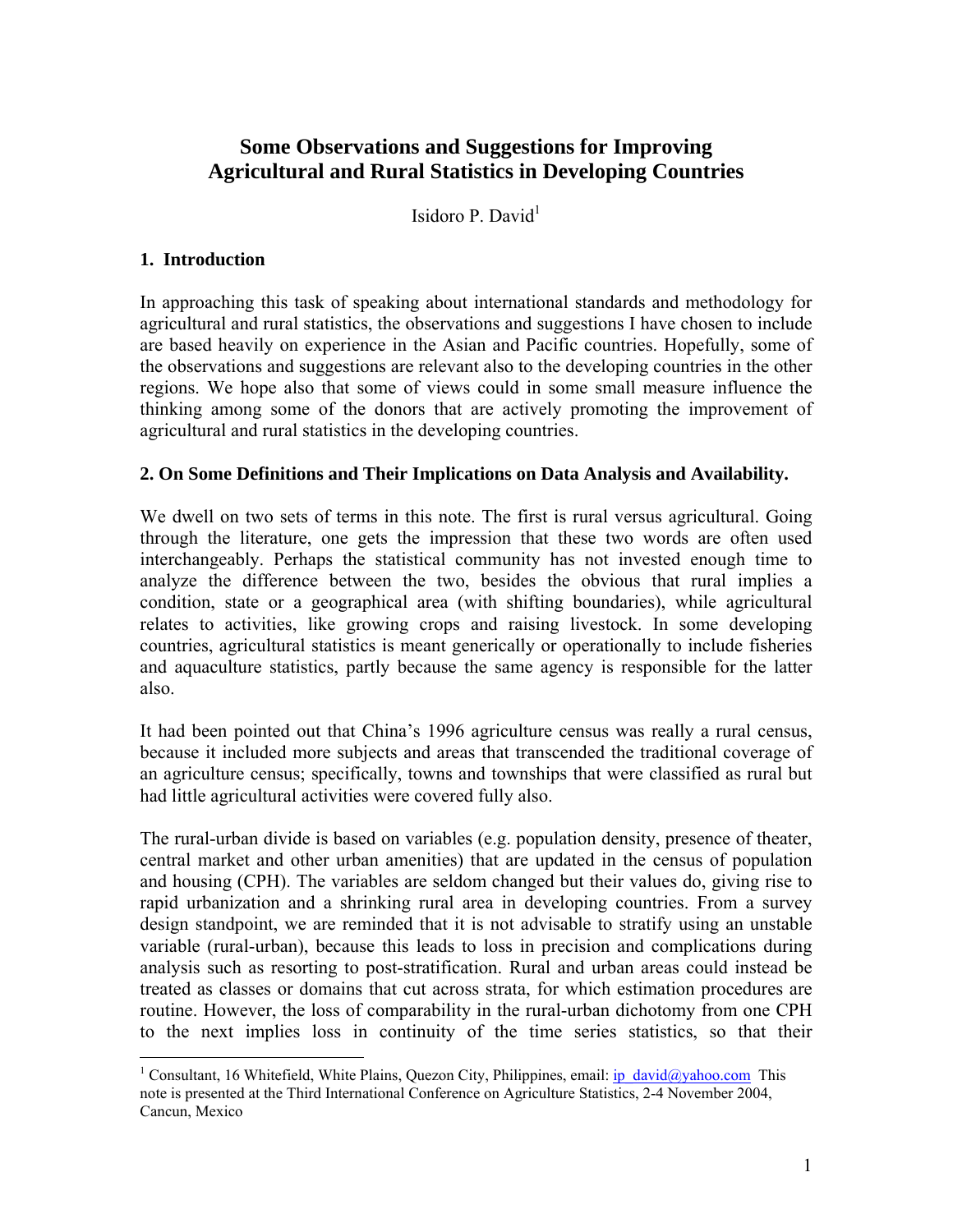interpretation could be far from routine. An example is shown in Tables 1a-b, below. From Table 1b, it is seen that the poverty incidence from 1988 to 1991 increased in both the urban and rural areas of the Philippines – at the same time that the incidence for the country decreased. This is not possible arithmetically, *ceteris paribus.* What made it possible was that the urban domain - where the poverty incidence was comparatively much lower - expanded in both population size and area coverage. (Table 1a).

|                            | 1980 | 1990 |
|----------------------------|------|------|
| Population (million)       | 48.1 | 60.7 |
| Of which: Urban (million)  | 18.0 | 29.4 |
| Urban $(\%)$               | 37.5 | 48.5 |
|                            |      |      |
| Villages (thousand)        | 40.2 | 41.3 |
| Of which: Urban (thousand) | 7.7  | 10.2 |
| Urban $(\% )$              | 192  | 24.8 |

**Table 1a. Population and Number of Villages in 1980 and 1990 CPH, Philippines**.

| Table 1b. Poverty Incidences, 1985 – 1997, Philippines. |  |  |  |  |  |  |
|---------------------------------------------------------|--|--|--|--|--|--|
|---------------------------------------------------------|--|--|--|--|--|--|

|                           | 1985 | 1988       | 1991 | 1994     | 997          |
|---------------------------|------|------------|------|----------|--------------|
| Poverty Incidence $(\% )$ | 49   | 50         | 45   | 4        | $\sim$       |
| Urban $(\%)$              | 38   | 34         | 30   | ററ<br>20 | $\sim$<br>∠∠ |
| Rural $(\% )$             | 56   | م س<br>ے ر | IJ   | ر ر      |              |

Source: David and Maligalig (2001)

Confounding rural with agricultural could mask the impact of the short term (less than one year) duration of many agricultural activities. Take poverty. The reference period for household income and expenditure surveys is one year, with the data collected in weekly, monthly, quarterly or six-month intervals to capture seasonality in the variables. In the end, however, the data are averaged for the year, with the resulting annual poverty statistics broken down into rural-urban and other domains. These fail to capture the transitory or short-term poverty experienced by households in rainfed and upland areas (who often belong to minority ethnic groups) who have much reduced incomes during the dry than in the wet season; and of fisher folk who earn less during bad weather and live in coastal areas that are at risk to floods and typhoons. Even off-farm income is affected, as both public and private infrastructure works that are important sources of temporary employment show a downturn during the rainy season. These are critical gaps in the poverty information systems that are currently in place in the developing countries.

The second set of terms that may have yet to be defined or differentiated adequately are undernourishment or undernutrition on the one hand, and malnourishment or hunger on the other hand. The Millennium Development Goals (MDGs) include eradicating hunger, but the road map indicator chosen to assess progress on the goal seem to be associated more with undernourishment. This is discussed in more detail later in this note.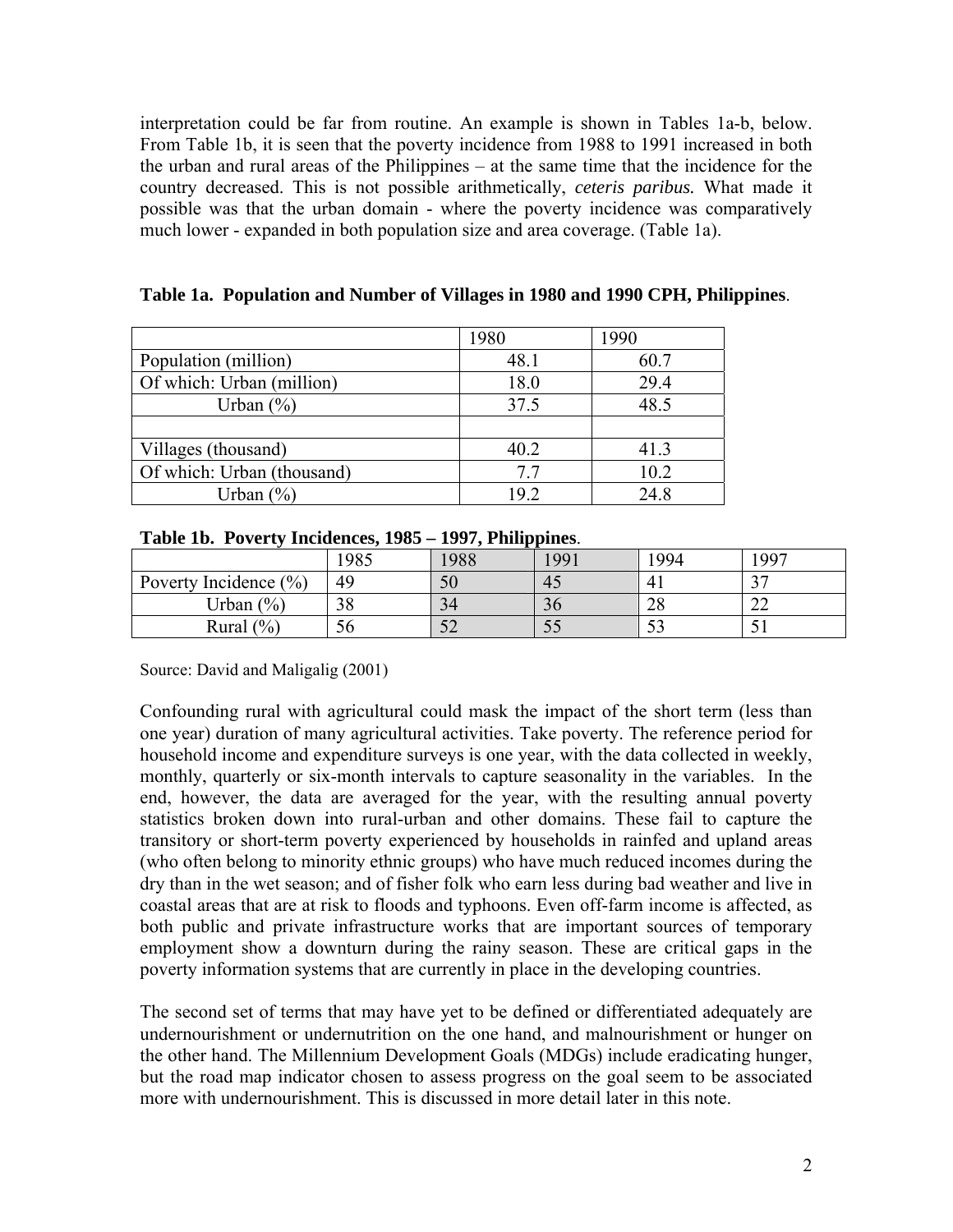### **3. The Future of Agricultural Censuses**

There have been indications that support for censuses of agriculture (CAs) in some developing countries have been diminishing since the last two to three rounds. This could not be ascribed solely to the declining support for the statistical systems and services in these countries; for one, support for the censuses of population and housing (CPHs) has remained strong during the same period. Several factors could be at work here.

- Users outside the statistical system are generally not clear about the role of CAs in the national statistical database vis-à-vis the other sources of agricultural information; i.e. to update structural benchmark data for small geographic areas. They expect to find small area estimates of production and other temporal characteristics that are normally obtained through sample surveys. The result is disaffection with the CA; on some occasions questions have been raised about the wisdom of spending massive money and effort on an undertaking that users find do not serve their current needs. The situation is exacerbated when the sample surveys also had failed to provide reasonably reliable estimates for relatively larger domains like provinces, which is the case in many countries.
- The final CA reports had been released very late and, in the words of one major user (from the Philippines), these were like cadavers that went straight to bookshelves for burial. The hour of reckoning comes four to five years hence when the NSO requests a huge budget for yet essentially the same census.
- When CAs and inter-census sample surveys collected the same characteristics (e.g. areas planted to specific crops, counts of productive trees like coconuts and mangoes, and of livestock and poultry) the results often showed large differences that were indicative of divergences in concepts and methods used, in measurement errors, and in sampling errors influencing the two sources. In many cases the differences were so large that CA estimates of levels were not adopted as the official estimates during the census years. Thus, the inter-census surveys are conducted also during census years in order to have continuity in the official series. The use of CA estimates of levels tended to be confined to cross section analysis and to providing small area estimates for formulating projects and programs. Other uses tended to be based on ratios and proportions instead of levels (e.g. land use distributions) and as sources of frames for sample surveys. The latter, however, is done mainly by the official statisticians (that need no further convincing of the need for CAs), but not by other stakeholders, including those who hold the purse strings for statistical activities.

Some countries in Asia have managed without CAs. Cambodia has not done a CA for half a century. After its census in the early 1970s, India has relied on its Patwaris (village registrars) to update area and land use data, continuing to conduct every five years a livestock census only. In Sri Lanka, there was a 20 year pause between the 1991 and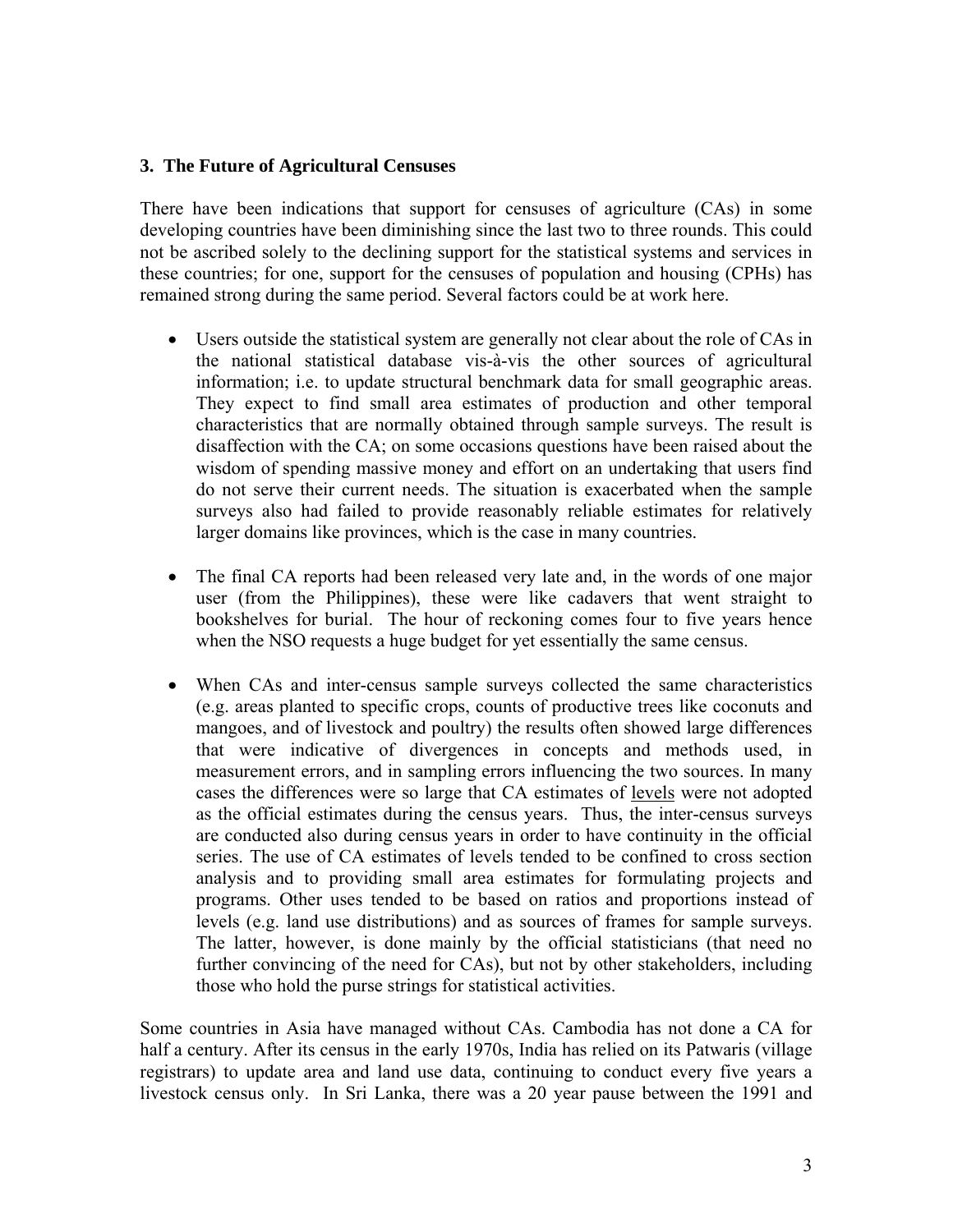2001 CAs. Indonesia's CAs are in reality large scale three stage agricultural sample surveys. Similarly, the Philippines last two CAs were actually large scale two stage sample surveys. Previously, sampling in CAs had been confined to the ultimate sampling units; e.g. sampling in the stratum of small farm households.

Given the funding, operational, timeliness and accuracy problems with past CAs, the future direction would likely be towards the use of more in-depth sampling.<sup>2</sup> This is not necessarily bad. Inter-census surveys designed as second-phase samples from a firstphase sample census forge a closer link between census and surveys, thereby narrowing the gap in the methodologies and statistics from the two sources (David, 1998). For this to happen, and happen successfully, the national statistical system will need competent technical assistance from survey statisticians, who tend to be in short supply, particularly in developing countries that have decentralized statistical systems in which the agriculture statistics agency is in the agriculture ministry.

Protracted civil wars, ethnic or religious conflicts, and terrorism prevent the successful conduct of CAs in parts of a growing number of countries – Sri Lanka, Nepal, Philippines, Indonesia, Myanmar, Solomon Islands in the Asia-Pacific. Other regions have their lists. To the extent that sample surveys are more doable than censuses in these situations, then the former could likewise take the place of censuses in these countries.

## **4. Some Outstanding Measurement, Survey Design and Estimation Problems**

Agricultural statisticians are finding it increasingly difficult to answer questions that sound simple to users and lay persons, such as: How many farmers are there? How much income do they make? Among the reasons for the difficulty is that households that derive their income solely from farming are becoming rare. Hence, the definition of a farmer or farm household is no longer that clear, or the old definition based on combination of minimum area and number of livestock is no longer useful for policy use. At the same time, the household's income from agricultural activities should not be estimated and presented separately from its off-farm incomes. Instead of point estimates, the questions can be more appropriately answered through estimates of distributions, e.g. of the number of farm households along a farm income scale, or of total income through a two-way table with farm income and off-farm income as coordinates.

There may be a need to reorient activities and strengthen capacity in the agricultural statistics bureaus towards estimating distribution functions from survey data. The integration of rural household surveys, as proposed by Fred Vogel in a paper in this conference, is almost a necessary condition to make estimations of many useful distributions possible. We would go even further by suggesting that all major household surveys of the national statistical system be integrated. For instance, rural or agricultural household income and expenditure are more economically and rationally analyzed from a

1

 $2^2$  China, Vietnam and other countries that continue to have one party governments will be exceptions. In these countries, the old administrative reporting systems that are still wholly or partly in place are harnessed to do complete enumeration censuses.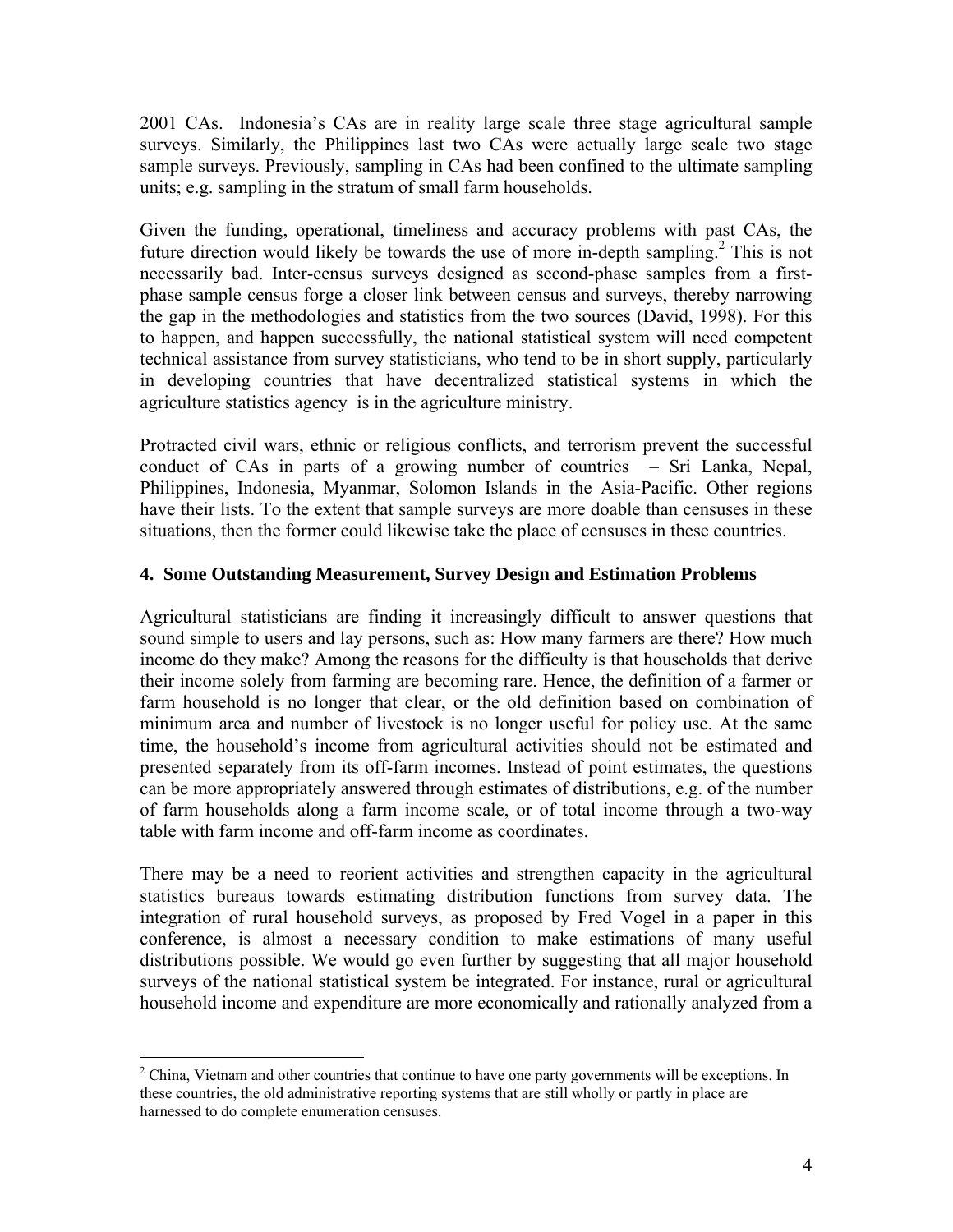household income and expenditure survey; agricultural labor force statistics can be derived from or improved by labor force surveys; etc.

The integration of household surveys can be pursued through a master sample. For example, the Philippines developed and began implementing in 2003 a master sample for all household surveys of the National Statistics Office (NSO), including Family Income and Expenditure Survey (FIES), Labor Force Survey (LFS), and Health and Demographic Survey. As mentioned in the next section, another agency used one-fourth of the master sample for its National Nutrition Survey (NNS); this opens up the possibility of using the returns from the 41,000 sample households of FIES as concomitant information to improve the analysis of the NNS. There should be no serious technical difficulties in revising the sampling rates of the quarterly LFS, e.g. increase/decrease the rates in the rural/urban areas, and do supplemental data collection in the rural areas order to come up with agricultural labor force statistics – without having to do independent agricultural labor force surveys.

Since the master sample uses the most recent census of population and housing (CPH) as sampling frame, it would be preferable if future CPH questionnaires include a minimum set of agricultural information that can be used in developing master samples that are more agriculture sector-friendly.

After the major crops such as rice, maize and wheat and inventory of livestock during the survey date, the remaining statistics on other crops and production of livestock and livestock products are derived using subjective methods. This sentence is true in the majority of Asian developing countries, and possibly in the other regions. It is important to know the reasons for this lack of advance in design and measurement methodologies, especially since the household-based statistics in the non-agriculture sector are based by and large on objectively designed sample surveys. Have the measurement problems proved insurmountable and costly given the resources made available to the agricultural statistics agency? Is it because the agricultural statistics subsystem is accorded lower priority in the agriculture ministry (in the case of decentralized statistical systems), or compared to the other subsystems like population, demography and industry? Has donor assistance been skewed in favor of non-agriculture statistics? Placing the agriculture statistics at par with the non-agricultural statistics is an important step towards integration of survey systems. Many crops, livestock and fishery production statistics can be improved by pulling in relevant information from household consumption surveys, for example. While this can be done at aggregate levels, higher efficiencies are possible if the linking is done at household or small area levels.

Some objective methods of data capture are losing their effectiveness. Missing observations from crop-cutting have been rising because farmers who own or rent harvesting machines, or who hire labor for harvesting, have increasingly been unwilling to skip the designated crop-cut areas. Experiments are needed to test alternative methods; for example, two-phase sampling where the crop-cuts are limited to a much smaller subsample, regress these on yields obtained by interview, and use the results to adjust the interview responses from the first-phase sample.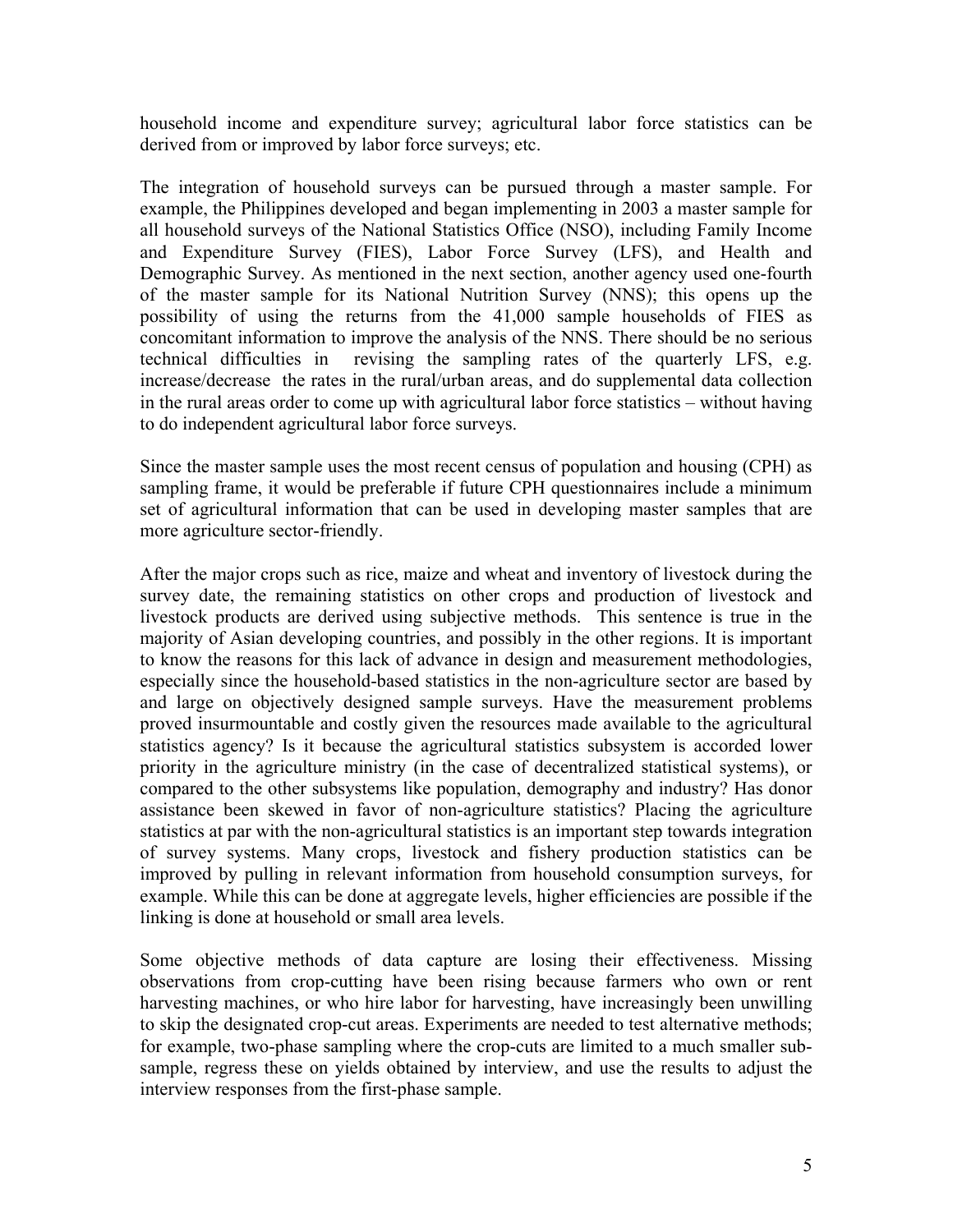### **5. Improving Statistics on the Food Poor, Undernourished and Hungry**

#### *5.1 Poverty and hunger indicators for the Millennium Development Goals*

Poverty is predominantly a rural phenomenon. In cases where rural poverty incidence has been disaggregated further, subsistence farming and fishing households and those living in agriculturally marginal areas like arid and high lands have been found to harbor most of the poor.

The first of the millennium development goals - eradicate extreme poverty and hunger – aims to halve, between 1990 and 2015, both the proportion of people whose income is less than \$1 a day and the proportion who suffer from hunger. Of the five indicators chosen to monitor progress toward the goal, the first three - (1) proportion of people living below the \$1 a day poverty line, (2) poverty gap ratio, and (3) share of poorest 20% in national income or consumption – are for extreme poverty, while the remaining two – (4) proportion of underweight children, and (5) proportion of undernourished persons – are for hunger (see UN MDG website). All are short-term input or intermediate indicators since they are compiled/updated from annual data, except indicator (4) which is a manifestation of long-term chronic undernourishment of children. All are based on data from household surveys (and in the case of (4) on observations from individual children in the sample households), except (5) in which the method of compilation "takes into account the amount of food available per person nationally and the extent of inequality in access to food" (FAO – SOFI 2003).

Of the five indicators, (1) and (5) are the most used for monitoring extreme poverty and hunger respectively at regional and global, and sometimes at national, levels. We discuss three topics in this section. First is the possibility that, on the one hand, the two indicators conceptually might be trying to measure the same phenomenon; on the other hand, since the methodologies for the two indicators use data from different sources, the results could in some actual cases point in different directions. Second, to the extent that being undernourished does not necessarily mean going hungry or malnourished, (5) may be improved to make it a more appropriate indicator for monitoring the other half of the first goal – that of halving the proportion of hungry persons. Third, we explore the possibility of estimating the proportion of hungry, malnourished or undernourished persons – or food deprivation in general - directly from household level food consumption data.

#### *5.2 Empirical Comparison of the Indicators*.

Most developing countries use a 2100 kcalories per capita energy threshold as basis for computing the food poverty line (fpl). This is inflated into a total poverty line (tpl) by adding an amount for a bundle of basic non-food goods and services that are considered essential and hence availed of by the poor. This is done in two ways: sum up the costs of a prescribed list of items comprising the bundle, nfpl say, so that tpl = fpl + nfpl; or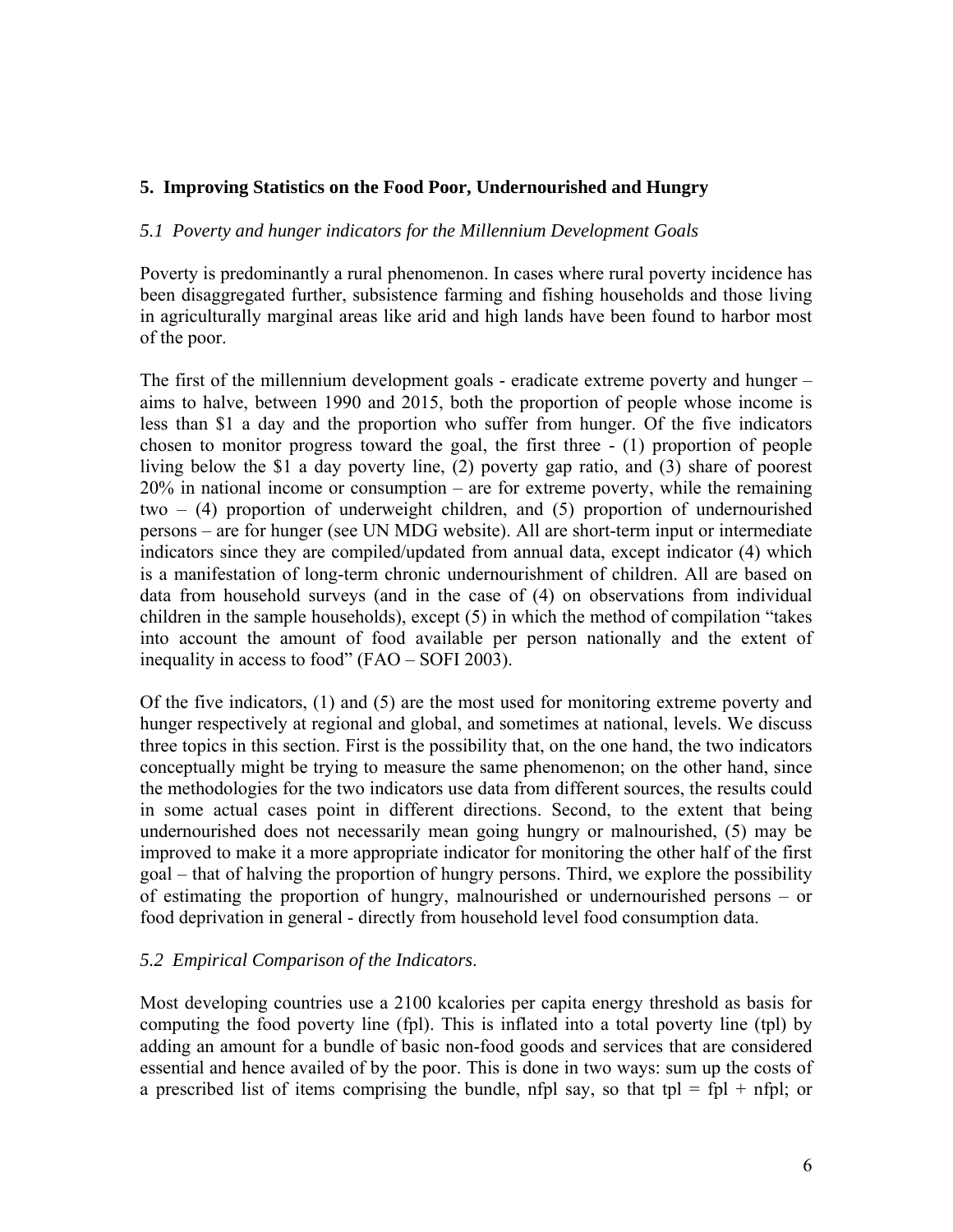calculate the food expenditure (fe) and total expenditure (te) of a small reference population, such as those whose per capita income or expenditure falls within a narrow band, say  $\pm$  10% around fpl, and compute tpl = fpl/(fe/te). This tpl is the basic input for the World Bank methodology, hence the resulting \$1 a day estimate includes both food and essential non-food components. However, since the original choice of \$1 a day line was guided by countries near the bottom of the group of low income countries (see WB-WDR 1990), the World Bank estimates are considered severe or very conservative.<sup>3</sup> The primary data sources for food consumed, prices, income and expenditure are household surveys.

FAO also uses 2100 kcalories threshold for its indicator (5); however, similarities with the World Bank methodology stop there. Per capita kcal consumption is derived from estimates of total national food supply (viz. national food balance sheets) and distribution of the supply to the population. Since the methodology does not take into account nonfood requirements, the indicator – conceptually - could or should yield lower incidence estimates than the World Bank's \$1 a day indicator. This is not at all clear or certain to happen in practice, however, since the basic data sources are different and, as mentioned, the original \$1 threshold was strongly influenced by a subset of low income countries.

In 2000, two out of three people in the developing world lived in the eight most populous developing countries (Table 2). Almost one out of two lived in China or India. Thus the combined trend in extreme poverty and under-nutrition in these eight countries should pretty much reflect what transpires in the developing world. The sizes of China and India likewise exert heavy influence on regional and global trends.

The values of indicators (1) and (5) for the milestone years 1990, 1995 and 2000 are shown in Table 2. The combined estimates for the eight countries show that indeed  $(1)$ (5). However, the differences are perhaps more than what one would expect: In 1990, the proportion of persons below the \$1 a day poverty line was 34.7%, while the prevalence of undernourishment was 19.4%. By 2000, the proportions had declined to 23.7% and 14.6% respectively; the decline was faster in (1) than in (5), which can be seen more clearly in Figure 1a. Thus, the prospects are higher in halving extreme poverty incidence by 2015 than in halving the prevalence of hunger. This gets plainer when the proportions are turned into persons (Figure 1b). There were an estimated 945 million extremely poor in 1990, 802 million in 1995, and 752 million in 2000. On the other hand, while the number of undernourished declined from 524 million in 1990 to 453 in 1995, there appeared to be a setback to a higher 463 million in 2000.<sup>4</sup> Thus, the two indicators show

 $\overline{a}$ 

 $3$  The World Bank also compiles estimates based on a more generous \$2 a day poverty line.

<sup>4</sup> While the MDGs which sprung from the UN Millennium Summit talk about halving the *proportion* of people who suffer from hunger, the 1996 World Food Summit's goal is to reduce by half the *number* of undernourished people, also by the year 2015 (see. e.g. FAO-FIVIMS website). The fact that indicator (5) from FAO is used to monitor both goals raises the possibility that undernourishment and hunger are used interchangeably or synonymously, as well as the likelihood - small as it might be – that success is achieved in terms of proportions but not in numbers of people lifted out of food deprivation.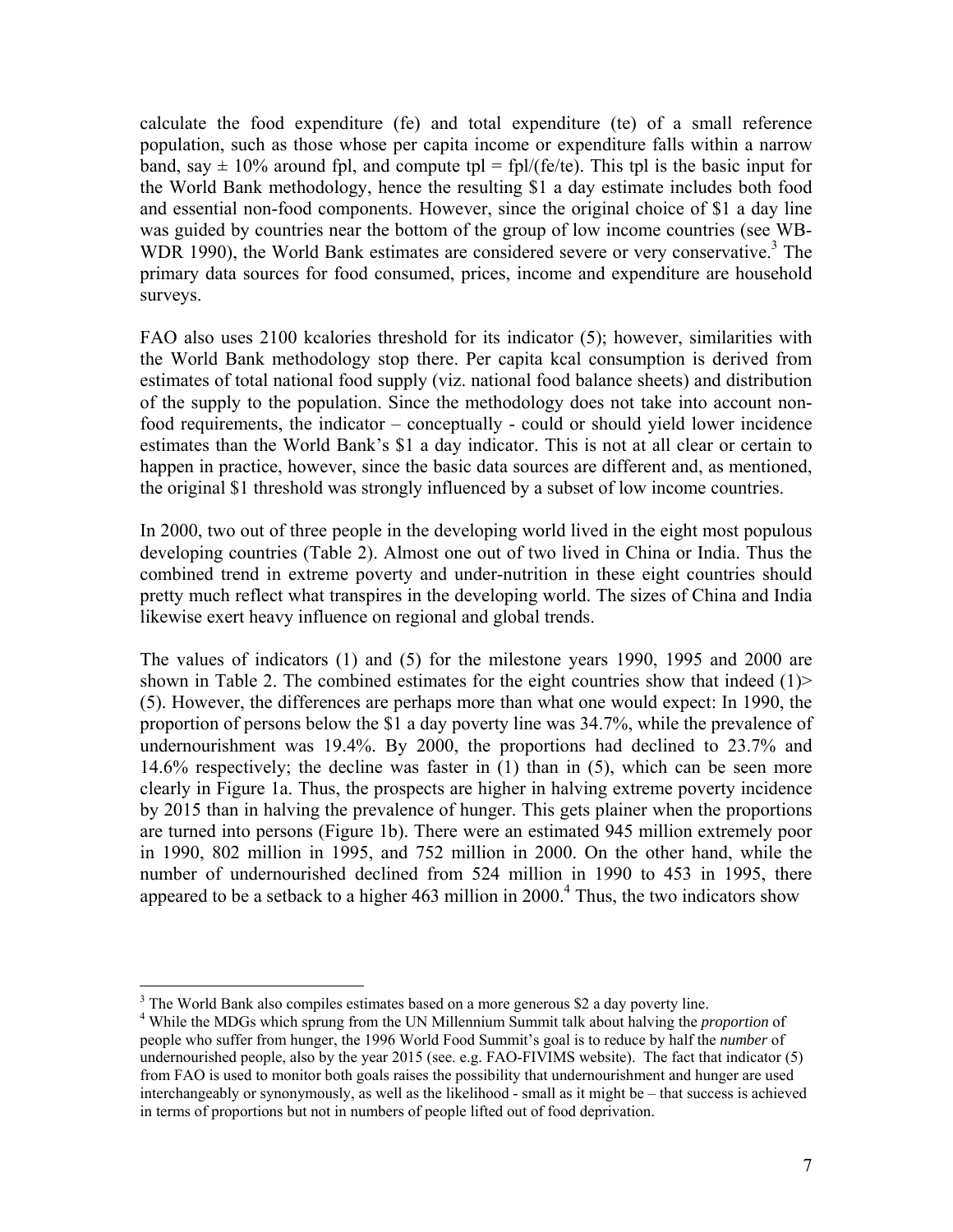| Country              |      | \$1 a Day |      | Undernutrition |      |      | Population in |
|----------------------|------|-----------|------|----------------|------|------|---------------|
|                      | 1990 | 1995      | 2000 | 1990           | 1995 | 2000 | 2000          |
| China                |      |           |      |                |      |      | 1275          |
| Incidence (%)        | 33   | 17.4      | 16.6 | 17             | 12   | 11   |               |
| Persons (Mns)        | 381  | 212       | 212  | 193            | 145  | 135  |               |
| India                |      |           |      |                |      |      | 1017          |
| Incidence            | 42.1 | 42.2      | 34.7 | 25             | 21   | 21   |               |
| Persons              | 356  | 393       | 353  | 215            | 195  | 214  |               |
| Indonesia            |      |           |      |                |      |      | 212           |
| Incidence            | 17.4 | 13.9      | 7.2  | 9              | 6    | 6    |               |
| Persons              | 32   | 27        | 15   | 17             | 11   | 13   |               |
| <b>Brazil</b>        |      |           |      |                |      |      | 172           |
| Incidence            | 14   | 10.5      | 8.2  | 12             | 10   | 9    |               |
| Persons              | 21   | 15        | 14   | 19             | 17   | 16   |               |
| Pakistan             |      |           |      |                |      |      | 143           |
| Incidence            | 47.8 | 33.9      | 13.4 | 26             | 19   | 19   |               |
| Persons              | 53   | 42        | 19   | 29             | 24   | 27   |               |
| Bangladesh           |      |           |      |                |      |      | 138           |
| Incidence            | 35.9 | 28.6      | 36   | 35             | 38   | 32   |               |
| Persons              | 39   | 35        | 49   | 39             | 48   | 44   |               |
| Nigeria              |      |           |      |                |      |      | 115           |
| Incidence            | 59.2 | $70.2*$   | . *  | 13             | 8    | 8    |               |
| Persons              | 51   | $70*$     | 80*  | 11             | 8    | 9    |               |
| Mexico               |      |           |      |                |      |      | 99            |
| Incidence            | 15.8 | 8.4       | 9.8  | 5              | 5    | 5    |               |
| Persons              | 13   | 8         | 10   | 4              | 5    | 5    |               |
| <b>Totals</b>        |      |           |      |                |      |      |               |
| Incidence (weighted) | 34.7 | 27.1      | 23.7 | 19.4           | 15.4 | 14.6 |               |
| Persons (Mns)        | 945  | 802       | 752  | 524            | 453  | 463  |               |

#### **Table 2. \$1 a day poverty and undernutrition estimates in eight most populous developing countries**

Notes: Some values under 1995 and 2000 are for 1996 and 2001 respectively. FAO undernutrition values are 3-year averages, e.g. 2000 are for 1999-2001.

 \* Nigeria's 1995 values are actually in 1997. For purposes of estimating weighted incidence and total of eight countries, the same 70.2% incidence was applied to the 1995 and 2000 populations.

… Not available

Sources: UN Statistics Division, MDG Web site UN Population Division Website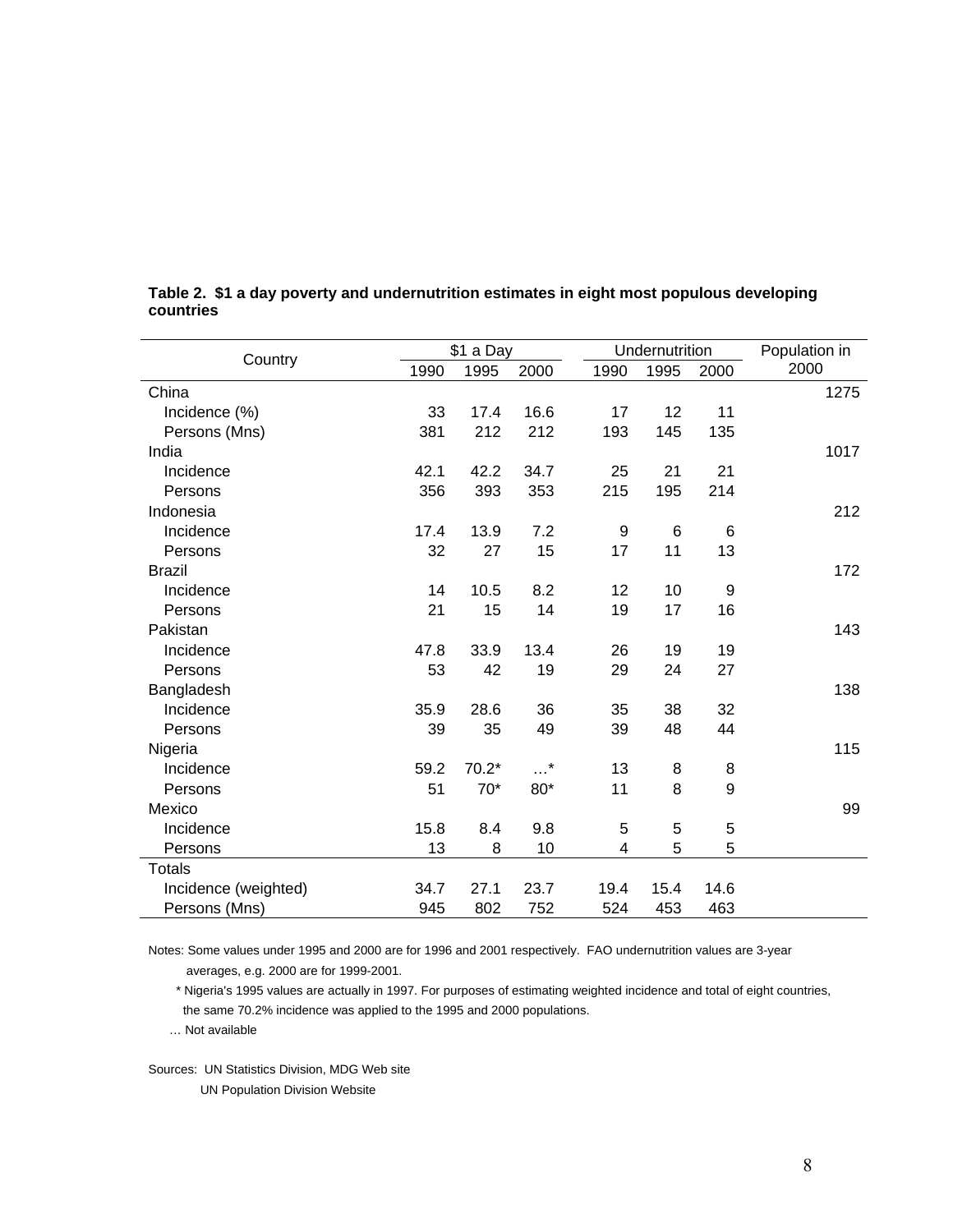

**Fig. 1a. \$1 a Day Poverty and Undernutrition in Eight Biggest Dev. Countries (%)** 



**Fig. 1b. \$ a Day Poverty and Undernutrition in Eight Biggest Dev. Countries (Million Persons)**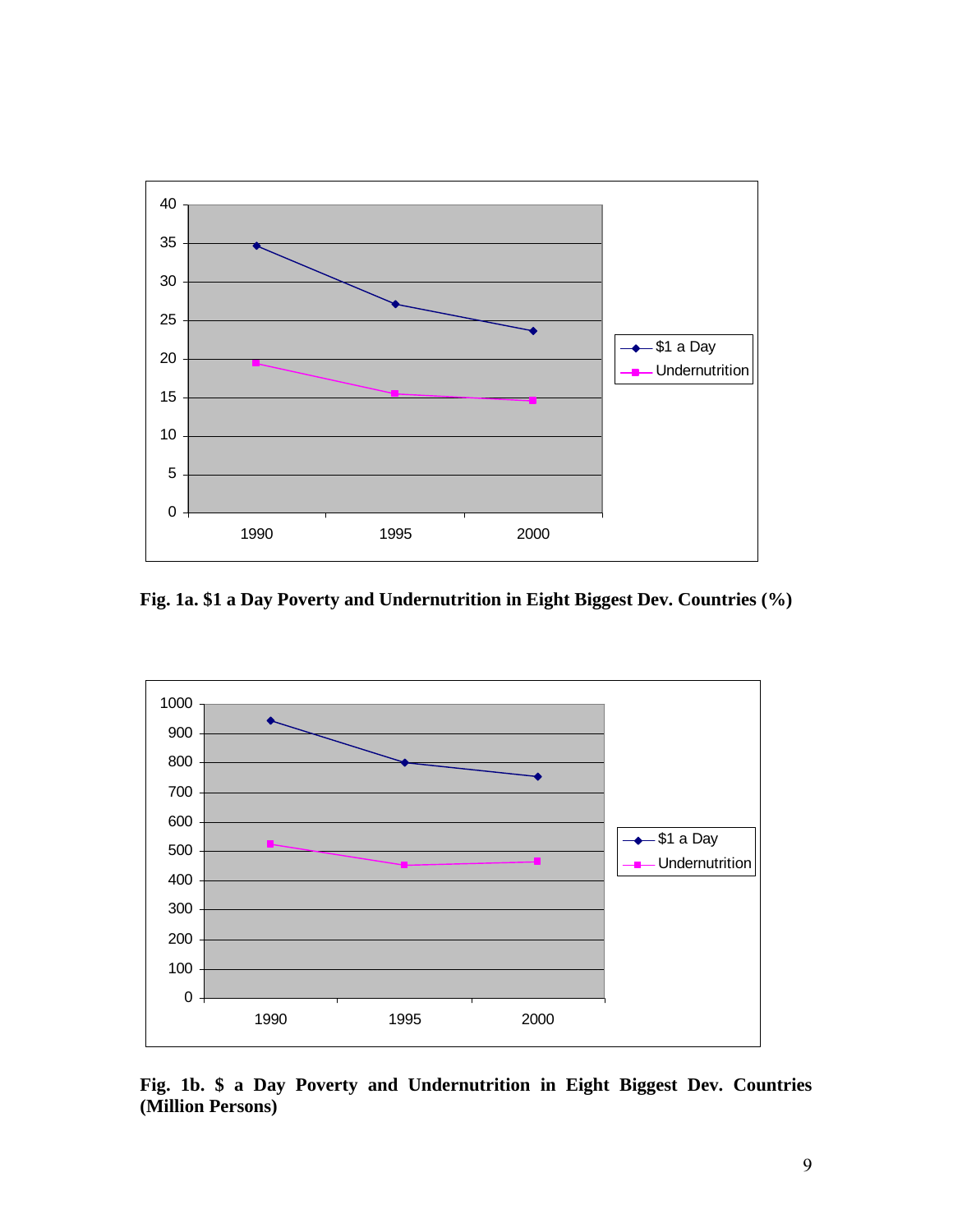discordance in two ways: (1) show much higher estimates than (5) and the two point to opposing trends. It would be paradoxical if the number of extremely poor declines significantly at the same time that number of undernourished increases appreciably.

The discordance is more marked at the country levels. For example, Mexico's proportion of extremely poor persons declined by five percentage points from 1990 to 2000, which when converted to population implied 3 million fewer extremely poor. On the other hand, the proportion of undernourished remained flat at five per cent; this implied more undernourished persons on account of a positive population growth. The discordance is most acute in Nigeria, where in 1990 the estimates for indicators (1) and (5) were 59% and 13% respectively. By 1997 the estimate for (1) pointed to a sharp increase in the proportion of extremely poor people, to 70%. On the other hand indicator (5) showed an improvement from 13 % to 8 % during the same period. These examples emphasize that these indicators are intended mainly for regional and global monitoring and should be used for national assessments – if at all- with great caution.

#### *5.3 Undernourished versus Malnourished or Hungry?*

 $\overline{a}$ 

National food poverty lines and FAO's indicator (5) are based on thresholds that are guided by WHO energy requirement or recommended daily allowance (RDA) defined as 'the amount needed to maintain health, growth, and an "appropriate" level of physical activity' (WHO, 1985, p. 34). Thus, while persons who consume less than the RDA may be undernourished, not all of them go hungry – or stay hungry for a long period. Indeed, FAO refers to its indicator as the proportion of the population below the minimum level of dietary energy consumption, or proportion of undernourished persons, or prevalence of undernourishment (FAO, Naiken, op.cit.). It may not, therefore, be an apt indicator for the second target under the first MDG -- halving the proportion of persons who suffer from hunger. $5$ 

A hunger prevalence indicator can be derived by lowering the energy threshold. Some countries have been doing that. For instance, Bangladesh computes two poverty lines: an absolute poverty line based on a 2,122 kcal threshold and a "hard core poverty line" based on 1,805 kcalories (Ahmed, 2000). A 1971 FAO/WHO Expert Committee on Energy and Protein Requirements accepted a 15% coefficient of variation of energy requirement between individuals in a population or group with similar demographics; (WHO, 1985, p.6). Assuming a normal or bell-shaped distribution of energy requirement in the group, this CV and  $RDA = 2100$  kcal implies  $RDA - SD = 1785$  (which nicely rounds off to 1800 kcal). This could be put forward as justification for Bangladesh's hard core poverty threshold, for instance. Furthermore, WHO (op.cit) and earlier writers (e.g. Sukhatme, 1978) suggest a lower threshold of  $RDA - 2SD$ . A 15% CV implies  $2SD =$ 30%, or a lower threshold of 1470 kcal (which rounds off nicely to 1500).

 $<sup>5</sup>$  It may be difficult to get a consensus on a conceptual definition of the state of being hungry. This has not</sup> stopped survey practitioners from using pragmatic operational definitions; e.g. going hungry means missing a meal during the reference period because there was no food available.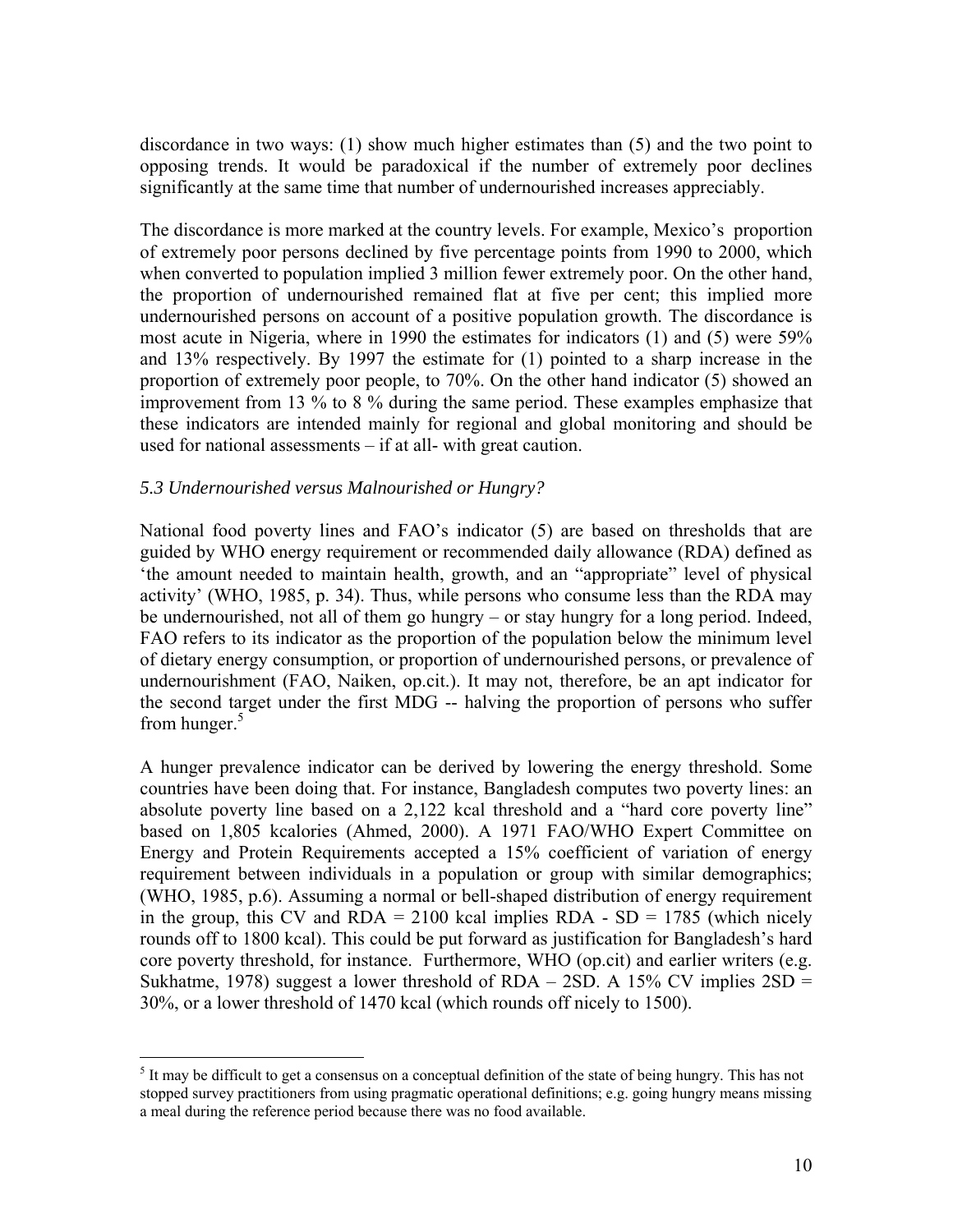Thus, with a 2100 kcal food poverty threshold that most countries use, a hunger threshold rounded to 1500 may be recommended. In fact, it may be a good idea to have three thresholds, by adding an in-between 1800 kcal.

## *5.4 Direct Estimation of Food Poverty and Hunger Prevalence*

No international agency has resources and reach like the World Bank's to launch an expensive global undertaking such as the International Comparison Program, the results of which are required for updating indicator (1). Hence, the use by FAO of indicator (5) which is in kilocalories and not in different national currencies, and therefore has the potential for direct universal comparability, is commendable. What is needed is to revise the methodology to accept household food consumption surveys as inputs instead of national food supply estimates.<sup>6</sup> Such a move will align the FAO indicator with the others.

Computationally, there are several ways of implementing the new threshold – or any other threshold for that matter. One that is simple is to compare the per capita energy consumption of each household (adjusted into adult equivalent or economies of scale) against 1500. An alternative that is more appealing analytically is to compute the lowered threshold for each household, by reducing the individual age by sex RDAs by the same proportion (e.g. 30%), and compare this against the estimated actual per capita consumption of the same household. More generally, estimating the per capita energy consumption cumulative distribution function (CDF) opens up the flexibility of determining the proportion below any choice of threshold(s). An example is provided sub-section 5.6.

## *5.5 Multiple Sources of Food Consumption and Nutrition Data*

 $\overline{a}$ 

In many developing countries there are specialized agencies that conduct time series surveys on nutrition and food consumption. These are, typically, health and nutrition institutes in either health or science ministries. Their surveys generally employ comparatively more objective methods of data capture than those used by NSOs, e.g. food weighing, clinical observations, and anthropometric and biochemical measurements. They also use specialists such as nutritionists, chemists, and health personnel like nurses data collectors, as opposed to NSO statisticians and enumerators hired (sometimes temporarily) for specific surveys. However, these specialized agencies are often outside their country's national statistical system; hence, their surveys' results get into research reports but seldom in official statistical series.

For example, Vietnam's official poverty statistics are produced by the General Statistics Office (GSO) from its Multipurpose Household Survey up to the 1980s and later from the Vietnamese Living Standard Surveys (VLSS). The National Institute of Nutrition of the Ministry of Health conducts General Nutrition Surveys, the last one in 2000 which had 7,658 sample households. The data capture method was described as a "24-hour recall

<sup>&</sup>lt;sup>6</sup> It appears that FAO is seriously studying this possibility, as mentioned in FAO-SOFI (State of Food Insecurity) and FIVIMS (Food Insecurity and Vulnerability Information and Mapping System) websites.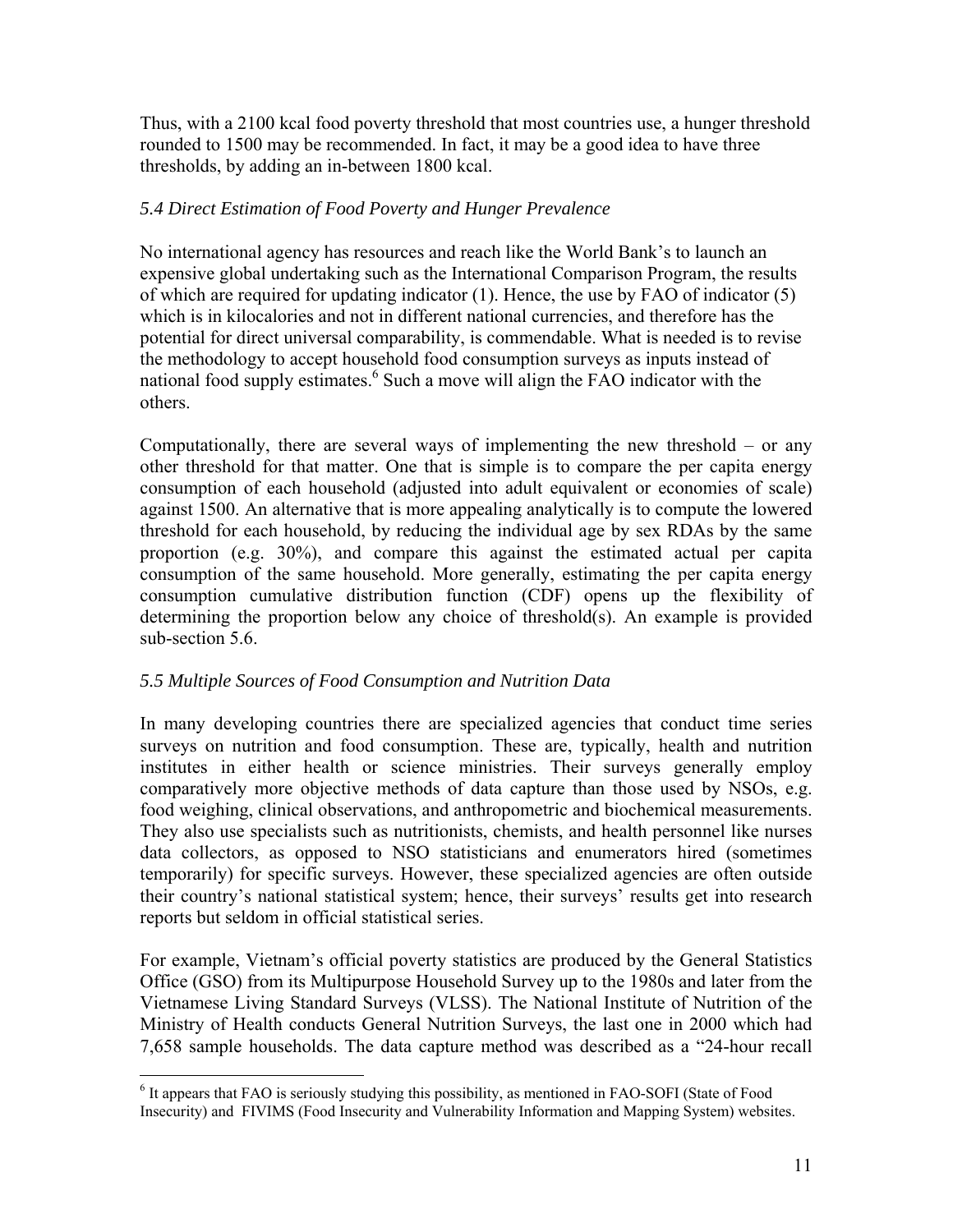combined with controlled weighing …standardized by food weighing as a checking method" (General Nutrition Survey 2000 Report). Adjustments were made for food taken outside the home and for guests.. The quantities so obtained were converted into energy (and other nutrients) units using food composition tables developed by the Institute. Instead of estimating poverty lines in (Vietnamese Dong) as GSO does, the Institute derived empirical CDFs of per capita consumption of nutrients, including kilocalories of energy. The Philippines provides another example which is presented separately in the next subsection for illustrative purposes and to point out problems and potential areas of improvement of food poverty statistics.

### *5.6 An Illustrative Example*

The main source of basic data for poverty measurement in the Philippines is the Family Income and Expenditure Survey (FIES) that the National Statistics Office conducts every three years. Two face-to-face interviews are done, the first in July for data pertaining to the first half of the year, and the second in January for the July-December period. For food, quantities, prices and values are elicited using as recall or reference period either the actual or usual consumption for a week or a month depending on the item. Data from the two visits are combined to derive annualized estimates. The last FIES was conducted in 2003, with a sample of about 41,000 households. As of this writing, preliminary results (of income and expenditure distributions) have been published, but poverty statistics have yet to be released. Clean family level data files (containing food consumption details) also have yet to be made available.

The official poverty rates for Metropolitan Manila or National Capital Region (NCR) for 1997 and 2000 are shown in Table 3. (Why NCR only will become clear shortly). The Philippines methodology in compiling these statistics is unique in Asia in that the food poverty line (fpl) is the cost of the ingredients that go into a prescribed one-day menu that provides 2000 kcal and constructed based on the consumption behavior of poor families. This is inflated into a total poverty line (tpl) using Engel's coefficient for families whose per capita expenditures fall within  $\pm 10$  percentage points of fpl. To estimate the poverty incidences (of families), these poverty lines are then compared with household per capita income distribution. The poverty incidences (of persons) is obtained from the sizes of the poor families and inflated to reflect the entire population. Because poor families tend to be bigger, it is seen from Table 3 that family poverty incidence rates are appreciably lower than the population rates. The much higher rates for total poverty compared to food poverty is another noticeable feature of the entries in Table 3. Granted that the costs of other non-food basic needs, particularly housing and transport, are much higher in NCR than in other regions and rural areas especially; nevertheless, it would be important to ask or ascertain whether non-food basic needs should really cause a 3- to 5-fold increase in total poverty from food poverty incidences. (Or, is food poverty incidence underestimated? This question is suggested by alternative data and ways of estimating food poverty incidence, as discussed below.)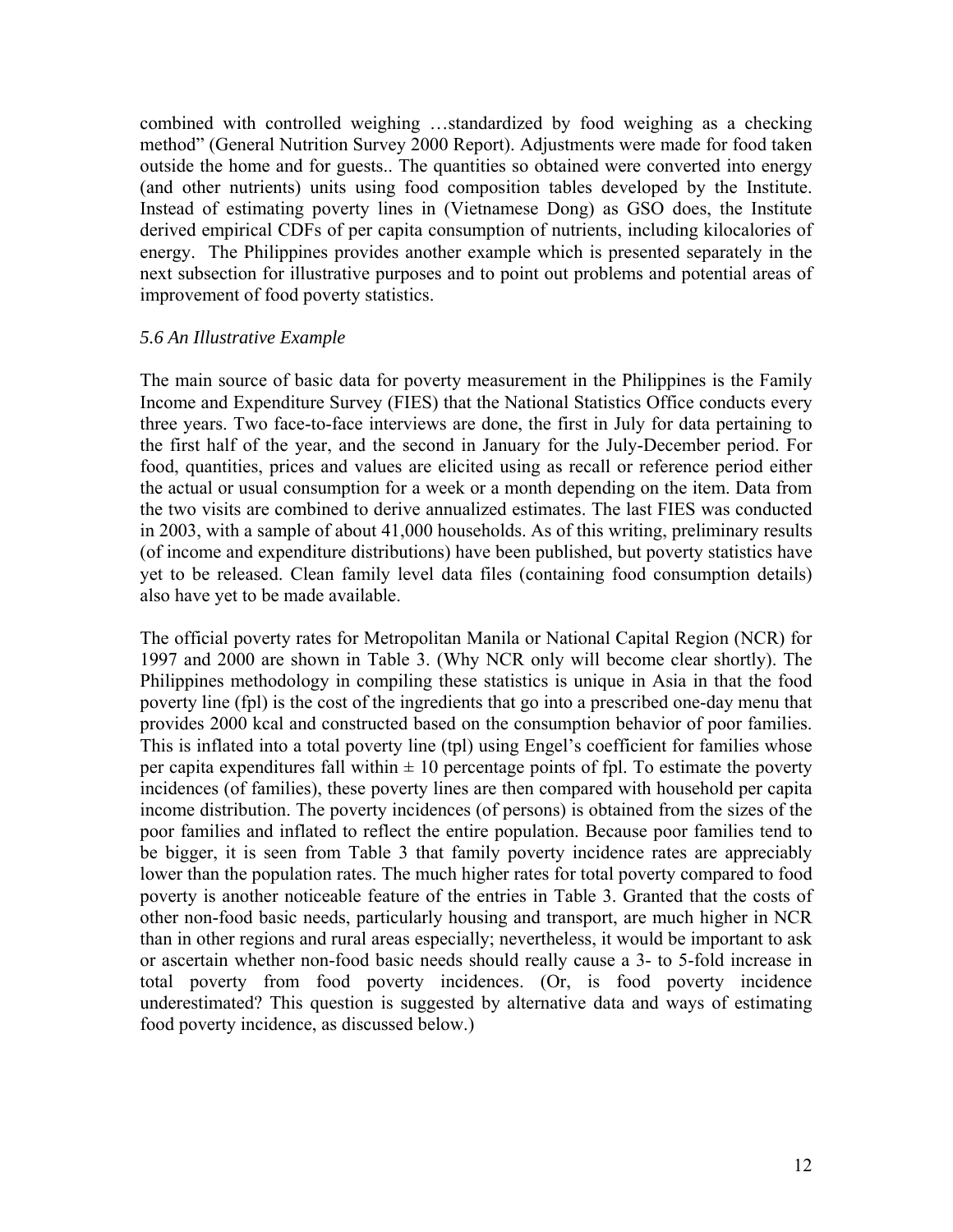| Type / Year          | 1997 | <b>2000</b> |  |  |  |  |  |
|----------------------|------|-------------|--|--|--|--|--|
| <b>Total Poverty</b> |      |             |  |  |  |  |  |
| Families             | 48   | 5.7         |  |  |  |  |  |
| Persons              | 65   | 76          |  |  |  |  |  |
| <b>Food Poverty</b>  |      |             |  |  |  |  |  |
| Families             | 0.6  | 0.7         |  |  |  |  |  |
| Persons              | 0.8  | 10          |  |  |  |  |  |

#### **Table 3. Official Poverty Rates (%), National Capital Region, Philippines**

Source: National Statistical Coordination Board (NSCB); NSO for basic data.

Note: NSCB also calls food poverty as subsistence poverty or core poverty, and is the estimate of the proportion of families or persons whose per capita income < cost of 2000 kilocalorie menu prescribed for the National Capital Region.

The Food and Nutrition Research Institute (FNRI) in the Department of Science and Technology conducts a National Nutrition Survey (NNS) every five years. The 2003 NNS is a one-fourth sub-sample of the 2003 FIES sample.<sup>7</sup> NNS has four modules: Food Consumption Survey (FCS), Anthropometric Survey, Clinical Survey, and Biochemical Survey. The data capture method used in FCS has been one-day actual weighing of all food items cooked by the sample family in the course of the day, with the sample families spread over the seven days of the week. Left over portions, amounts fed to pets, etc. were weighed also. Family members who ate outside were asked to recall their meals particulars, at the same time that consumption of guests who ate with the family during the day were netted out as well.

The 2003 NNS data are currently being processed; only the questionnaires from the 931 sample families in the National Capital Region (NCR) or Metropolitan Manila have been cleaned and the energy values derived from the NCR-FCS questionnaires. (This is the reason why Table 3 entries are confined to NCR also). Empirical cumulative distribution functions (CDF) of per capita energy consumption were calculated from this sub-sample (Table 4). Owing to the smallish sub-sample and lack of time to compute sampling errors, the results should be regarded as preliminary and mainly for illustration of the method.

There are three choices of denominator for the estimated total family energy consumption, to arrive at family per capita energy consumption. One is the family size, N. Since there is no adjustment at all (for family size, composition, elasticity of need in

1

 $<sup>7</sup>$  The National Statistics Office introduced a new master sample for its household surveys starting in 2003.</sup> The sampling design employed replicated sampling with four replicates. All NSO household surveys, e.g. Labor Force Survey, National Demographic and Health Survey, share the same sampling design, with variations only in sampling rates and sample sizes. Other publicly-funded household surveys are encouraged to use the same master sample.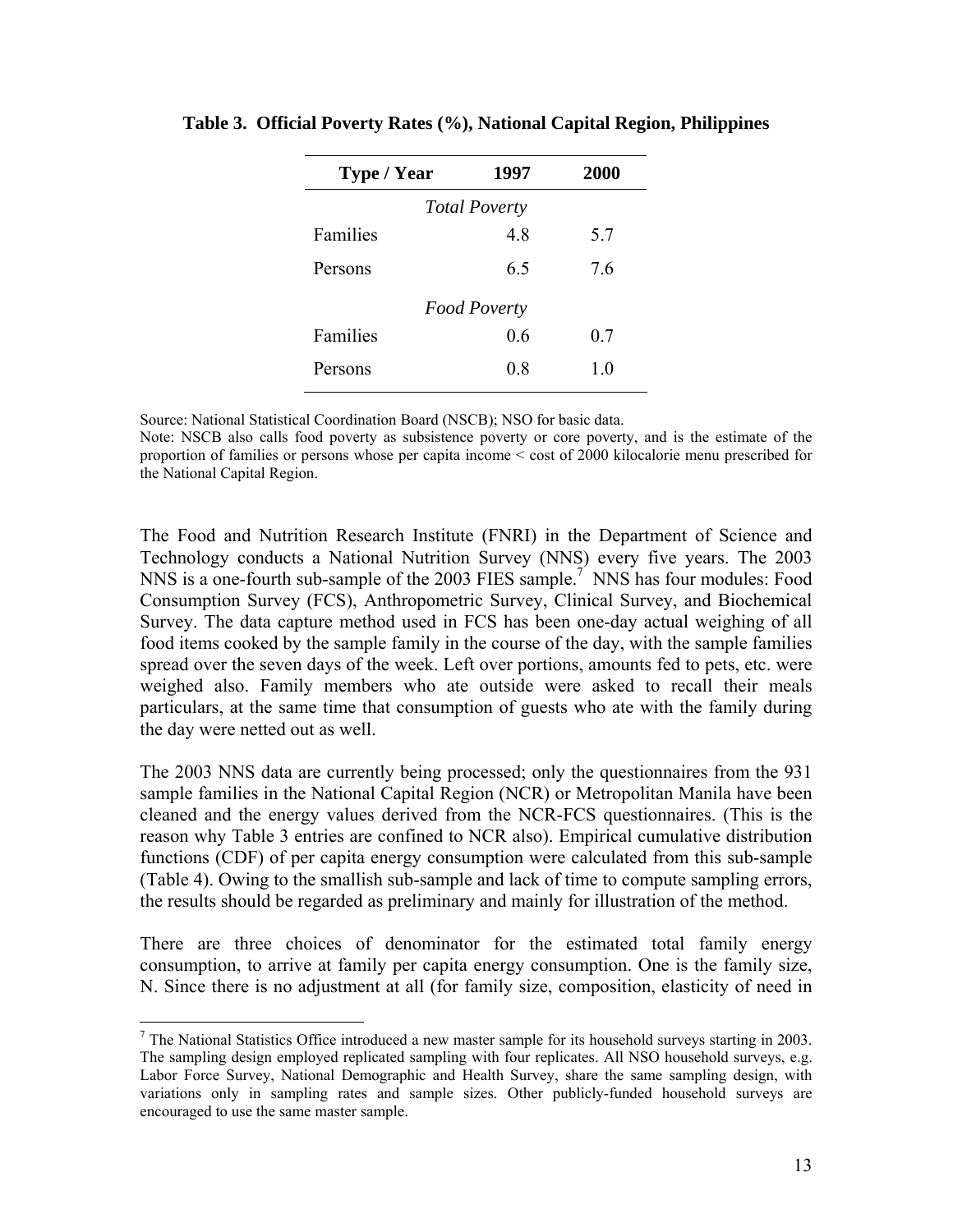general), the results lead predictably to very high food poverty incidence rates (first row, Table 4). Forty-eight percent of the population consumed less than 1500 kcal per day. The food poverty incidence at the official 2000 kcal threshold is an unrealistically high 83%.

FNRI uses what it calls a total consumption unit (TCU) in place of N. TCU adjusts N downwards taking into account the family's meal pattern and number of meals taken by each member; however, it does not adjust for family size and composition. The results (second row, Table 4), while lower, are still much too high compared to the official estimates (Table 3). Estimates of similar magnitudes have been observed before. These point to the inadequacy of N and TCU for per capita nutrient consumption estimation, as they lead to inordinately high estimates of food deprivation incidence.

A third conceptually and analytically more appealing denominator for total family consumption is N adjusted for elasticities of (food) need. Bantilan et. al. (1992) estimated such elasticity,  $\epsilon$ , to be 0.7 using a double log function of food expenditure, income, and family size N using data from 1985 FIES.<sup>8</sup> Pending more recent data on food expenditure and income (e.g. from 2003 FIES),  $N^* = N^{0.7}$  is tried on the 2003 NCR- FCS data. The results (third row, Table 4) look more reasonable, though still higher than the official estimates. They show a (tentative) 7.9% hunger prevalence and a 22.5% food poverty or dietary energy inadequacy incidence.<sup>9</sup>

| Divisor/Cut-Off (kcal)           | $<$ 1500 | $<$ 1800 | $2000$          | $<$ 2100 |
|----------------------------------|----------|----------|-----------------|----------|
| Family Size, N                   | 48.0     | 74 Q     | 83.0            | 88.0     |
| Consumption Units, TCU           | 29.0     | 53.0     | 69 <sub>0</sub> | 74 O     |
| Adjusted for Scale Economies, N* | 79       | 160      | 22.5            | 263      |

#### **Table 4**. **Energy Consumption Distributions (% of Population) Using Three Different Divisors for Total Consumption, NCR- Philippines, 2003**

Source: David, et. al. (2004)

 $\overline{a}$ 

<sup>&</sup>lt;sup>8</sup> The double-log function relating family food expenditure (F), income (Y) and size (N) is log F = α + β log  $Y + \tau \log N$ . F/Y connotes levels of welfare (It is Engel's ratio when Y is replaced by expenditure). For F/Y constant, the family elasticity of income is  $\epsilon = (\partial \log Y)/(\partial \log N) = \tau/(1 - \beta)$ .

<sup>&</sup>lt;sup>9</sup> Coincidentally, a private polling company did a survey in the third quarter of 2004. Based on the company's definition that anyone who missed a meal for lack of food during the reference period is considered hungry, hunger prevalence in the NCR was estimated at 15.6% (a figure that was quoted in all the major Philippine dailies). This is very close to the 16.0 incidence in Table 4 under  $N^*$  and 1800kcal threshold.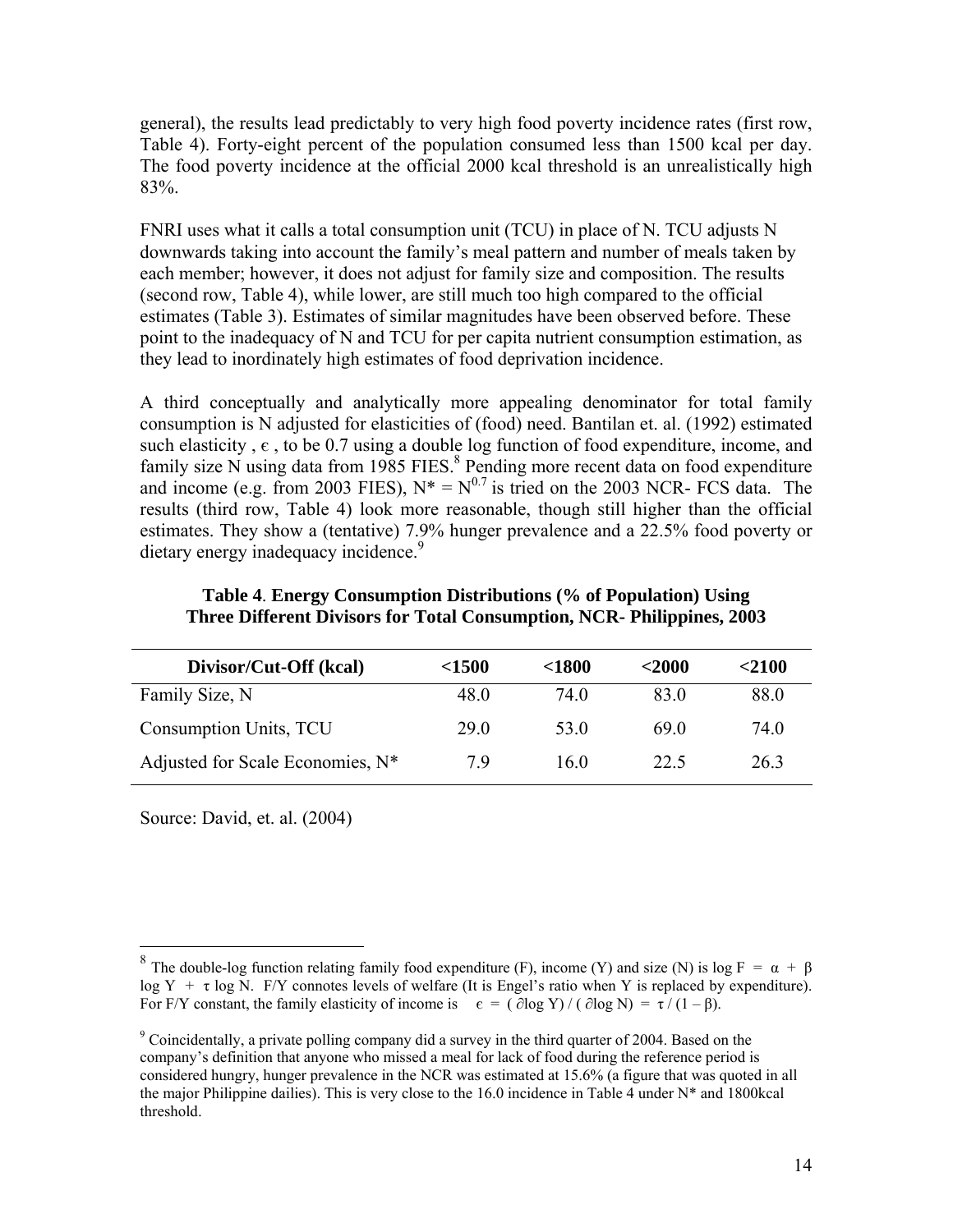## *5.7. Comparison with Food Poverty Line Method*

Estimating a food poverty line (fpl) requires constructing a food bundle or basket that provides the prescribed per capita energy threshold, converting these into energy units, choosing a reference poor population, and collecting the unit prices of the food items in the bundle; then fpl =  $\Sigma$  pq, where p is price, q is quantity, and the summation is over the items in the bundle. To estimate food poverty incidence, fpl is compared against either the household per capita income or expenditure distribution that is estimated from an income and expenditure survey.

On the other hand, all that the direct food poverty estimation method described in subsection 5.6 needs are household food consumption data in quantities for each food item. These are converted into energy units and into per capita energy consumption using an appropriate divisor. The per capita energy consumption distribution is estimated (e.g. an empirical CDF), from which the proportion of the population below any chosen energy threshold is readily determined. Prices, choosing a reference population, collecting income or expenditure data do not enter the picture. Thus, work on improving basic data quality can be concentrated on accurately measuring food consumed. To the extent that a person is a person and a calorie is a calorie (disregarding quality difference between sources of calories for the moment), then the estimates are, or can be easily made comparable across space and time. An empirical CDF allows an assessment of the sensitivity of the food poverty estimates to different choices of energy threshold. For instance, a shift by the Philippines of its current 2000 kcal threshold to 2100 that is used by most countries, would mean a 3.8 percentage points increase in the food poverty incidence estimate (last row, Table 4). Last but not least, the method is uniformly applicable to protein, vitamin A and any other nutrient of choice. It can be generalized to more than one nutrient, e.g. by estimating the joint per capita consumption of energy and protein.

## **6. References**

Ahmed, F., 2000. Poverty Incidence in Bangladesh 1999: Regional and National Estimates. Presented at the Regional Seminar on Poverty Monitoring Survey, 21 May 2000, Dhaka

Bantilan, C. S., J. M Pattugalan and M. de Castro (1992). Adult Equivalent Income and Expenditure Distributions: Measures of Poverty and Inequality in the Philippines, 1985 and 1988. Presented at the Consultative Workshop on the Methodologies for an Integrated Analysis of Poverty and Income Distribution and Their Uses for Policy Formulation, 21-24 July 1992, Quezon City, Philippines

David, I. P. (1998). Sampling Strategy for Agricultural Censuses and Surveys in Developing Countries. In *Proceedings of the First International Conference on Agricultural Statistics*, 18-20 March 1998, Washington DC.